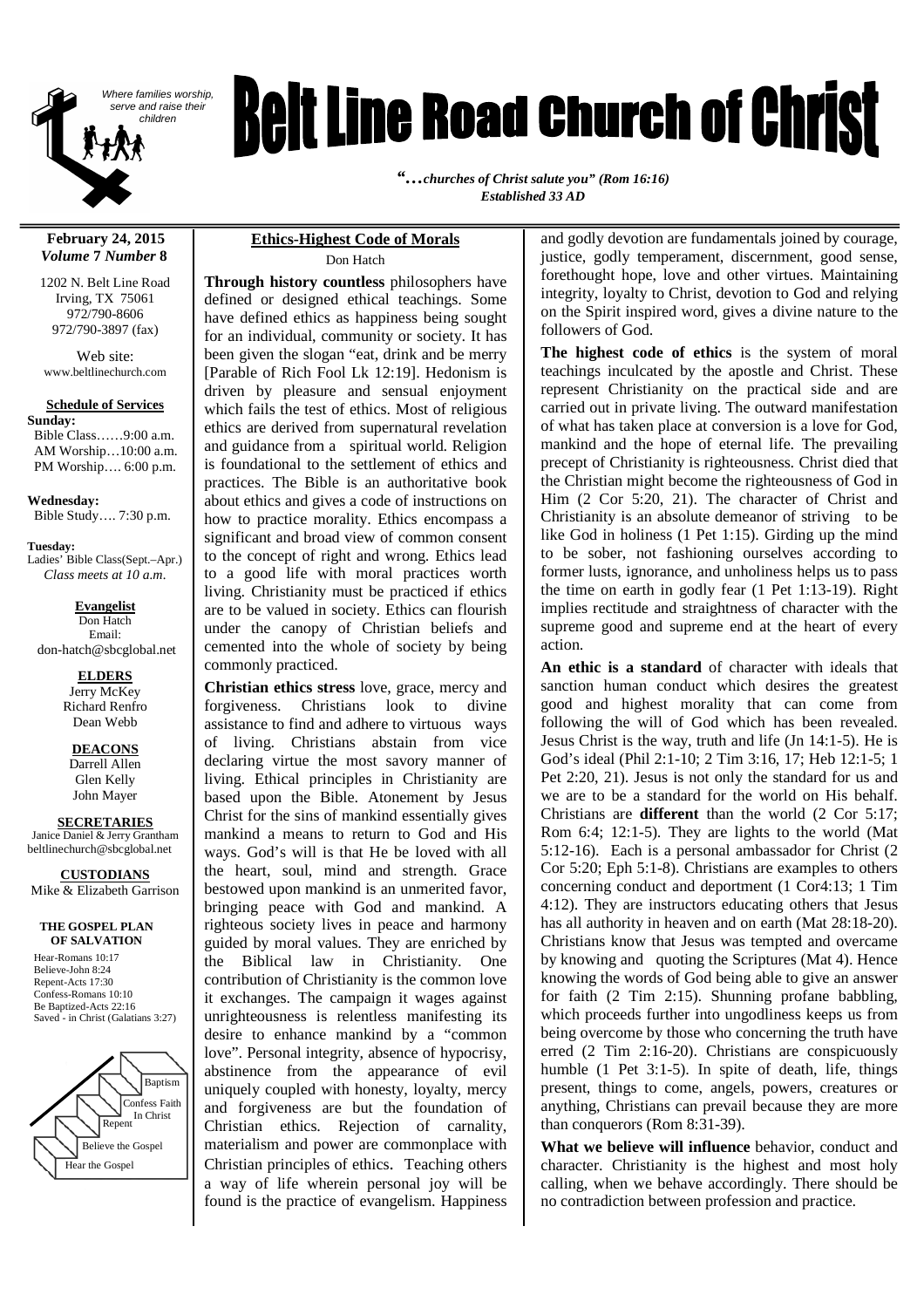## **FAMILY CARE A Message from Our Shepherds**

It is so important to have dedicated teachers who love the truth, and willing to prepare and share it (truth) with others. Brethren, we are truly blessed at Belt Line to have teachers that take their opportunities very serious, and gladly share God's word with others. You are to be highly commended for your unselfish dedication and Love for the Gospel.

Because of the above, we ought to have our classrooms overflowing with attendance. The Family at Belt Line should be a big family only because of the qualities we possess. The elders don't worry about the truth being taught in each class, because our teachers are dedicated and committed to giving their all teaching the true Gospel in an under-standing way.

Eph 5:1 "Be ye therefore followers of God, as dear children; (2 ) And walk in love, as Christ also hath loved us, and hath given himself for us an offering and a sacrifice to God for a sweet smelling savour. (6) Let no man deceive you with vain words: for because of these things cometh the wrath of God upon the children of disobedience. (7) Be not ye therefore partakers with them. (8) For ye were sometimes darkness, but now are ye light in the Lord: walk as children of light: (17) Wherefore be ye not unwise, but understanding what the will of the Lord is".

"Let him that is taught in the word communicate unto him that teacheth in all good things." (Gal. 6:6). Certain conditions must be met in order to gain the most from our teachers. Attendance and desire to learn must be foremost. Be a participant, study to show thyself approved unto God. Have a great love for God and our fellow man. Invite and bring others to Bible Study. You will always feel good by doing so. Try to attend every service possible and by being the good example you will be amazed what and effect this has on you and others with whom you associate. Belt Line Teachers are ready and waiting! Don't disappoint them by forsaking the assembling of yourselves together and forgetting about God. Each one of us will have to give an account to God for the deeds we do!.

Have a great week serving God! Please keep in all of your prayers our sick, shut-in and less fortunate. **Dean Webb**

Teaching is an important branch of the commission which Christ gave to his apostles before he left the earth. "Go," said He, "teach all nations," or, as we have it recorded by another of the evangelists, "Preach the Gospel to every creature." In this way they were to make disciples. It is one of the precious promises of the new covenant that all its subjects shall be "taught of the Lord" (*Isaiah 54:13*). The Lord Jesus quoted these words in the days of his public ministry (John 6:45), and describes the effect of this teaching thus: "Every man, therefore, that hath heard, and hath learned of the Father, cometh unto me," which he afterwards explains to mean neither more nor less than believing on him (**Cyclopedia of Bible**, co-authored by John McClintock. Don Hatch

#### **Covenant People Of God**

**The Bible is divided into two** distinctive parts known as the Old Testament and New Testament. Old Testament teachings divulge things to come. New Testament statements affirm salvation is found only in Jesus Christ (Heb 1:1-4; Acts 3:22-26; 4:12). God, the Father, verified that Jesus was the promised Saviour at Jesus' baptism, on the Mount of Transfiguration and shortly before Jesus died (Matt 3:13; 17:1-5; Jn 12:28).

**The Law, Psalms and Prophets constitute** what is known as the Old Testament. Old Testament declarations were precursors of the New Testament. The Old Testament was not destroyed, but fulfilled (Matt 5:17-18). New Testament verifications are that all Prophecies, Psalms and Promises concerning Jesus were achieved (Matt 11:13; Gal 3:13-23)

**Jesus fulfilled all promises** pertaining to himself (Lk 24:42- 45). The promise given to Abraham was of a single seed. It was specifically fulfilled in Christ (Gal 3:13-29). Mosaic Law did not nullify Abraham's promise but rather, became a tutor to bring all to faith in Christ (Gal 3:24).

**The gospel (***good news***)** was foretold in the prophets (Gal 3:8; 1 Cor 15:1-4).

**Jesus fulfilled types** which foreshadowed Him. Types in the Old Testament were designed to identify prerequisites for Jesus' work. **Antitypes** are the real nature of things alluded to in the Old Testament. The system of **typical sacrifices** in the Old Testament ultimately led to an understanding of **Jesus as an antitypical sacrifice for sin**. Christ's sacrifice sufficiently fulfilled all prerequisites of the typicals.

**Christ brought to light spiritual principles** seen in the Old Testament as shadows of the good things to come (Heb 10:1-5). Twin principles are love of God and man. Love included self love and a love of one's neighbor (Matt 22:37-40). The principle of obedience until death was made overwhelmingly clear when Jesus died.

**Scripture revealed that Jesus** was to come to display the Father (Jn 1:1-17). If mankind visualizes Christ they shall know the Father and can establish fellowship with Him (Jn 14:8-9; 1 Jn 1:1-4).

**The preparatory nature** of the Old Testament gave way to that for which it was prepared. The Old waxed aged and passed away (Heb 8:8-13). Yet, in all the preparation there was not a **repudiation of what had gone before.** The law was repealed, as were teaching valid up to a certain point in history. Valid and obligatory teachings of the Old Testament were replaced by fresh and fuller instructions. Repealing law did not mean **repudiation**. The New Testament deprives the Old law of its authority because a more complete and better covenant was made. The system which included an earthly High Priest, Prophets and Kings was replaced by that which is heavenly. Returning to the Old laws would cause us to fall from grace and be separated from Christ. If we go back to the Old law we forsake the sacrifice of Christ. We must not forsake the substance for the shadow (Heb 9:7-26;  $10(1)$ .

**The New Testament has a better** hope, promise and covenant giving us the power of an endless life. We can learn from the Old Testament, yet we must never return to it, nor try to live under it. Returning to it would ignore the preparatory nature and progressive unfolding of God's revelation of Himself, Christ and the church. **We render obedient faith under the gospel,** not under the Old Testament (Rom 1:1-5; 3:21, 22; 16:23). We live in the time of fulfillment. All can by obedient faith be a child of God because of the fulfilled promise (Acts 3:25, 26; Gal 3:1-29). As covenant people of God we take heed to the things spoken in the New Testament lest we drift away from them and forfeit salvation (Heb 2:1-5). **Don Hatch**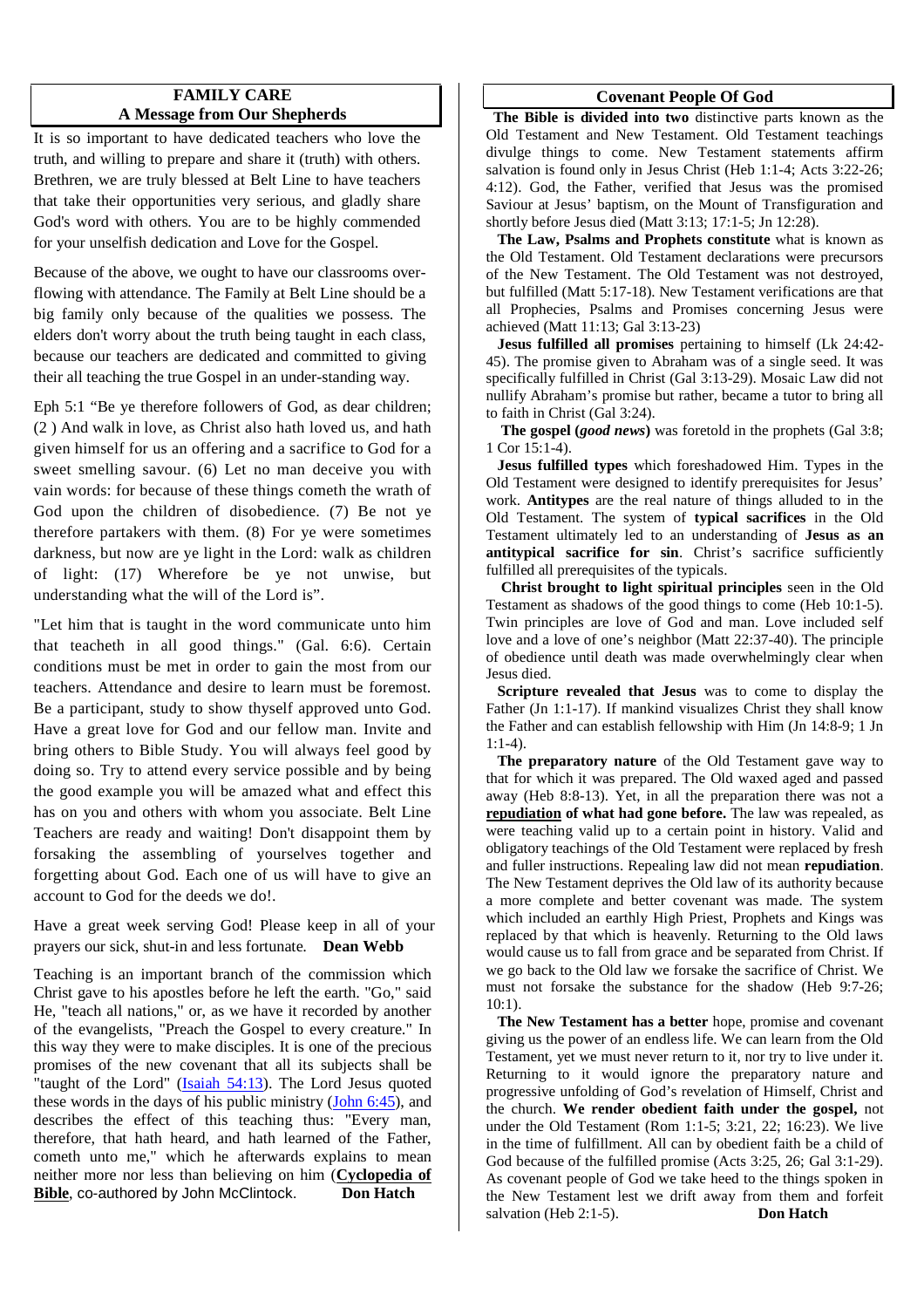# **Family News:** Call in your information to the **Family News Call is your information to the SAMILY**

# **GREETER ASSIGNMENTS**

**March 1, 2015**

*Front foyer:* Richard & Carolyn Renfro *Back foyer:* Nancy Pond & Myrtle Wade

# **March 8, 2015**

*Front foyer:* Henry Seidmeyer & Doris Selby *Back foyer:* Mike & Elizabeth Garrison

\*\*\*\*\*\*\*\*\*\*\*\*\*\*\*\*\*

# **Sermon Titles**

## **March 1, 2015**

a.m: "Message Of Truth" Scripture: Colossians 2:20-23 p.m: "Words Are Not Cheap" Scripture: Judges 11:1-5

# **March 8, 2015**

a.m: "Unhesitatingly Emphatic" Scripture: Acts 5:7-11 p.m: "A Juniper Tree" Scripture: 1 King 10:1-8

\*\*\*\*\*\*\*\*\*\*\*\*\*\*\*\*\*

## **Contribution Counters For March**

Bobby England & Mike Garrison

\*\*\*\*\*\*\*\*\*\*\*\*\*\*\*\*

## **Communion Preparation For March**

Dale & Katherine Cox

\*\*\*\*\*\*\*\*\*\*\*\*\*\*\*\*

#### **MISSION PRINTING**

Mission Printing will meet *Sunday* at 4:00 p.m. in the Jr. Auditorium to collate booklets. Please come help us and enjoy the Christian fellowship.

**PRAYER LIST**

*Ongoing Health Concerns:* Bobby Bowen, Jane Easter, J.C. and Dessie Ross, Don and Margaret Lewis, Frances Tipton

*Homebound Members:* Roy and Helen Thomas, Mary Walker, Gearldean Jones

## *Recovering at Home:*

**Dean Webb** got good test results and is feeling better.

**Betty Ruckman** was in the hospital last week with an upper respiratory infection. She is now at home.

**Dessie Ross** is now home from the Rehab Center.

**Jerry Grantham** received good test results.

## *Hospital:*

**Jessica (Alonzo) Chester's** grandmother, **Rachael Alonzo** has had a massive stroke. She is in ICU Baylor, Irving. Prayers have been requested on her behalf.

# *Nursing Home:*

Billie Myers – Northgate Plaza Dorothy Smith – Avalon Elsie Nanney – Elm Croft

*Military:* Chris and Abigail Mathews

#### \*\*\*\*\*\*\*\*\*\*\*\*\*\*\*\*

#### **39'ers Breakfast**

Don't forget the 39'ers Breakfast this Saturday morning, **February 28th at 8 a.m.** at the Annex. The teens will be hosting the breakfast. They always do a great job. If you have not done so already, please sign the list in the front foyer by Wednesday night if you plan on attending so enough food will be prepared.

# **THANK YOU**

**Mike and Elizabeth Garrison** wanted to thank everyone for the prayers and concerns for their great granddaughter **Savannah**. She is now at home from the hospital.

#### \*\*\*\*\*\*\*\*\*\*\*\*\*\*\*\*\*

# **LADIES**

**Ladies Class** will be **Tuesday March 3rd** at 10:00 a.m. at the Annex. We will be studying about **Bible Women.**

#### \*\*\*\*\*\*\*\*\*\*\*\*\*\*\*\*\*

# **TEACHERS**

The new quarter begins on Wednesday night, **March 4th** and Sunday, **March 8<sup>th</sup>**. If there is anything you need, please contact Don Hatch or the church office.

\*\*\*\*\*\*\*\*\*\*\*\*\*\*\*\*\*

There are new **Gospel Minutes** and **The Spiritual Sword** in both foyers. Please take them home to read.

#### \*\*\*\*\*\*\*\*\*\*\*\*\*\*\*\*\*

# **12 Questions Answered**

**WHEN:** March 22-25 – Sun-Wed at  $5:45$  p.m.,  $7:00$  p.m.,  $8:15$  p.m.

**WHO:** Dr. Bruce McLarty, Dr. Ralph Gilmore, Kyle Butt, Eric Lyons and Dan Winkler

**HOW:** Live streamed via **12QUESTIONSDALLAS.ORG** Submit questions live via twitter and facebook.

**Further information is on the back bulletin board.**

\*\*\*\*\*\*\*\*\*\*\*\*\*\*\*\*

**TEEN DEVOTIONAL** will be Sunday night, **March 1st** after services at Darrell and Melissa Allen's home.

# **Call in your information to the office at: 972-790-8606 by Sunday evening.**